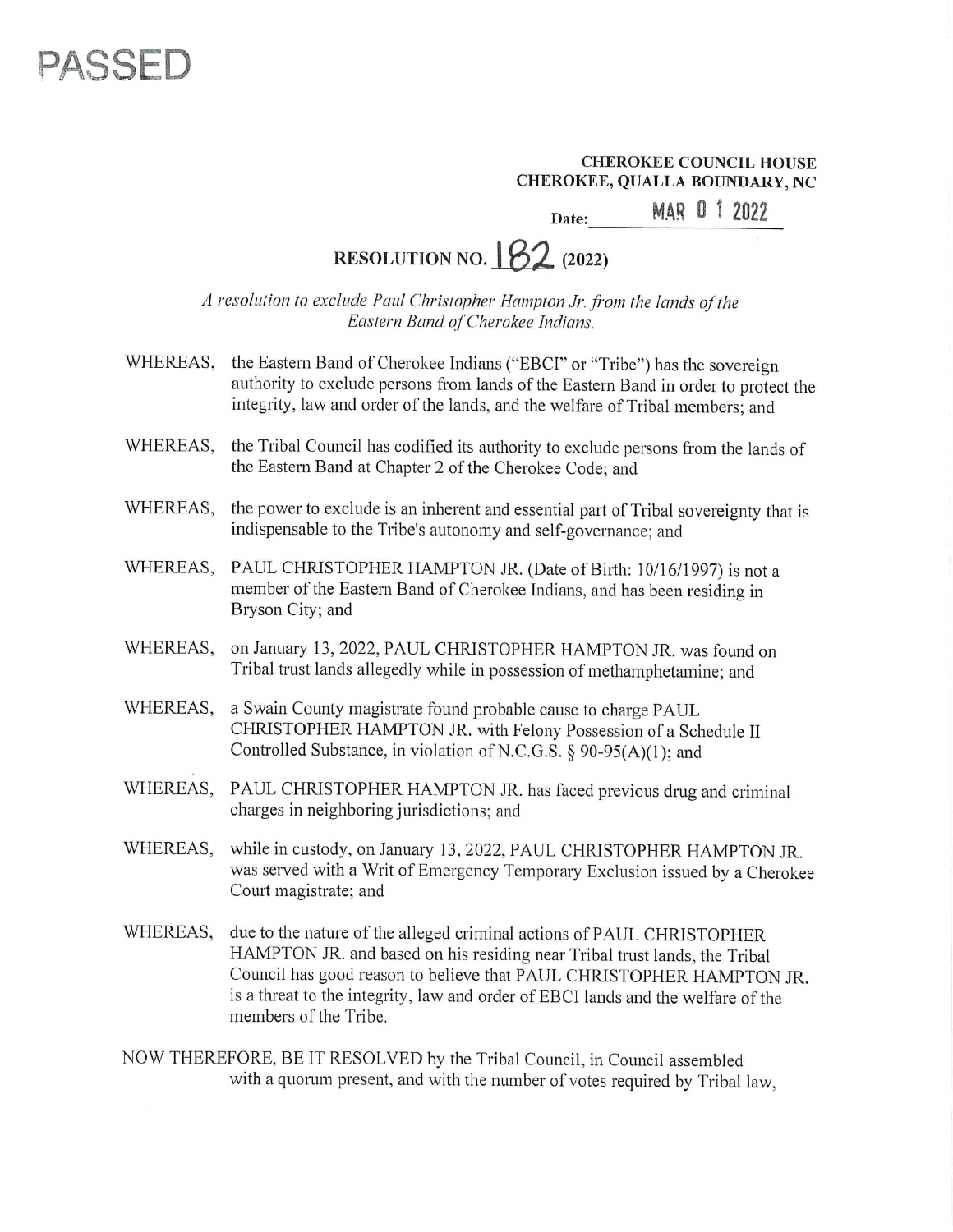PAUL CHRISTOPHER HAMPTON JR. is hereby PERMANENTLY EXCLUDED from all Tribal lands and is hereby notified and ordered to vacate all tribal lands,

- BEIT FURTHER RESOLVED that this permanent exclusion prohibits PAUL CHRISTOPHER HAMPTON JR. from entering on or being present on Tribal lands for any purpose except as required by Tribal Council or Tribal Court.
- BE IT FURTHER RESOLVED that if PAUL CHRISTOPHER HAMPTON JR. is found improperly on Tribal lands at any time after the effective date of this resolution, he shall be treated as a trespasser and appropriate legal action shall be taken against him.
- BE IT FINALLY RESOLVED that all resolutions inconsistent with this resolution are rescinded, and that this resolution shall become effective when ratified by the Principal Chief,

Submitted by the Attorney General's Office on behalf of the Chief of Police as provided in Cherokee Code Chapter 2.

 $\bar{ }$